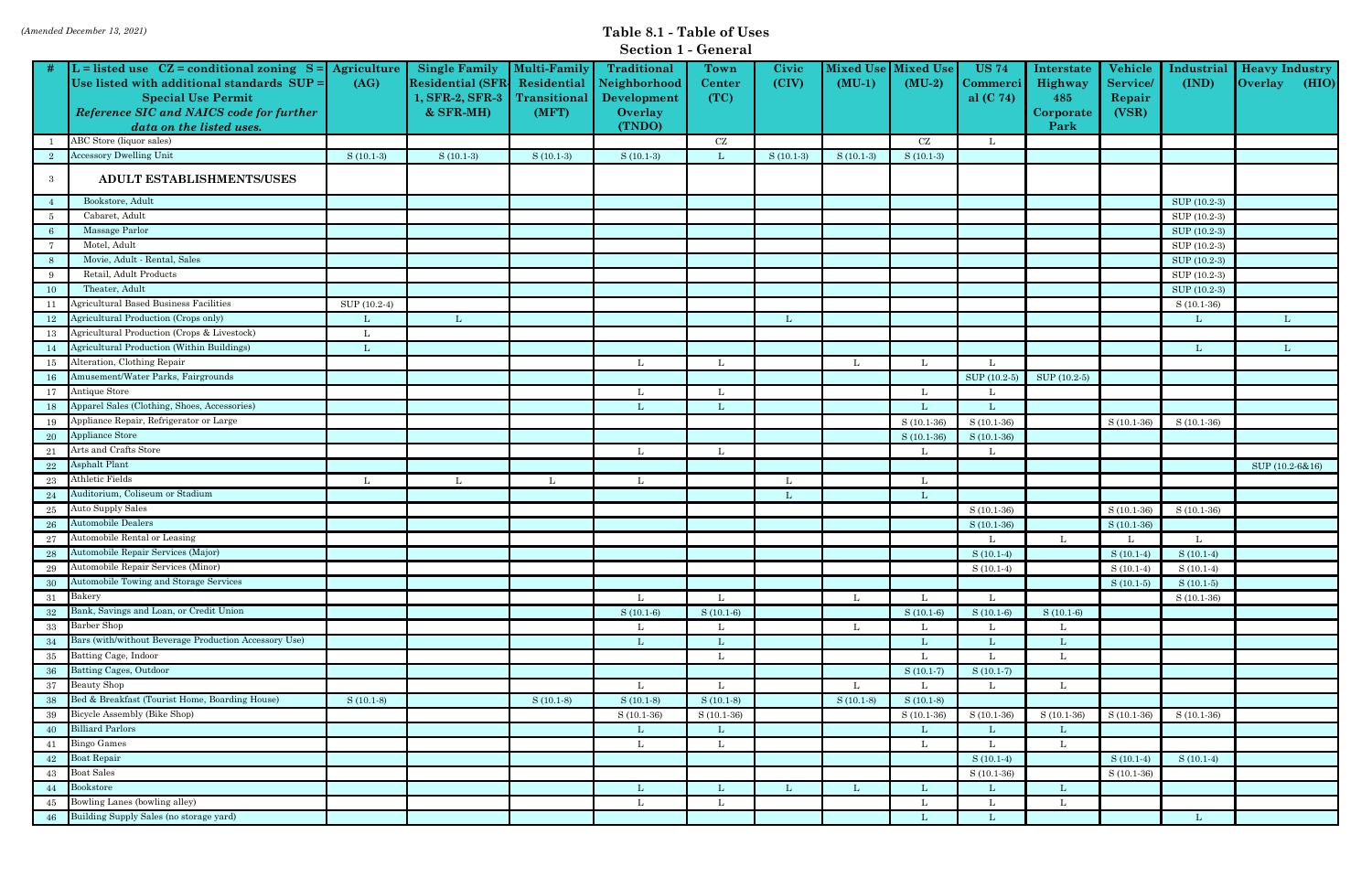|  | <b>Section 1 - General</b> |
|--|----------------------------|
|--|----------------------------|

|        |                                                                                                                                                                                                               |              |                                                                                      |                                                             | pecuoli 1 - general                                             |                        |                |                              |                      |                                         |                                                   |                                              |                     |                                                                 |
|--------|---------------------------------------------------------------------------------------------------------------------------------------------------------------------------------------------------------------|--------------|--------------------------------------------------------------------------------------|-------------------------------------------------------------|-----------------------------------------------------------------|------------------------|----------------|------------------------------|----------------------|-----------------------------------------|---------------------------------------------------|----------------------------------------------|---------------------|-----------------------------------------------------------------|
|        | L = listed use $CZ =$ conditional zoning $S =$ Agriculture<br>Use listed with additional standards SUP =<br><b>Special Use Permit</b><br>Reference SIC and NAICS code for further<br>data on the listed uses. | (AG)         | <b>Single Family</b><br><b>Residential (SFR</b><br>1, SFR-2, SFR-3<br>$&$ SFR-MH $)$ | <b>Multi-Family</b><br>Residential<br>Transitional<br>(MFT) | Traditional<br>Neighborhood<br>Development<br>Overlay<br>(TNDO) | Town<br>Center<br>(TC) | Civic<br>(CIV) | <b>Mixed Use</b><br>$(MU-1)$ | Mixed Us<br>$(MU-2)$ | <b>US 74</b><br>Commerci<br>al $(C 74)$ | Interstate<br>Highway<br>485<br>Corporate<br>Park | Vehicle<br><b>Service</b><br>Repair<br>(VSR) | Industrial<br>(IND) | <b>Heavy Industry</b><br>$\vert$ (HIO)<br>$\sqrt{\frac{1}{10}}$ |
| 47     | Bulk Mail and Packaging                                                                                                                                                                                       |              |                                                                                      |                                                             |                                                                 |                        |                |                              |                      |                                         |                                                   |                                              | $S(10.1-36)$        |                                                                 |
| 48     | <b>Bus</b> Terminal                                                                                                                                                                                           |              |                                                                                      |                                                             |                                                                 |                        |                |                              |                      |                                         |                                                   |                                              |                     |                                                                 |
| 50     | Camera Store                                                                                                                                                                                                  |              |                                                                                      |                                                             |                                                                 |                        |                |                              |                      |                                         | L                                                 |                                              |                     |                                                                 |
| -51    | Camp Ground (for 21 day or less occupancy only)                                                                                                                                                               | L            |                                                                                      |                                                             |                                                                 |                        |                |                              |                      |                                         |                                                   |                                              |                     |                                                                 |
| $52\,$ | Candy Store                                                                                                                                                                                                   |              |                                                                                      |                                                             | L                                                               | Ι.                     |                |                              |                      |                                         | L                                                 |                                              |                     |                                                                 |
| 53     | Car Wash                                                                                                                                                                                                      |              |                                                                                      |                                                             |                                                                 |                        |                |                              | $CZ(10.1-9)$         | $S(10.1-9)$                             |                                                   | $S(10.1-9)$                                  | $S(10.1-9)$         |                                                                 |
| 54     | Casino for Games of Chance (RESERVED)                                                                                                                                                                         |              |                                                                                      |                                                             |                                                                 |                        |                |                              |                      |                                         |                                                   |                                              |                     |                                                                 |
| 55     | Cellular Communications Facilities (See "Wireless")                                                                                                                                                           |              |                                                                                      |                                                             |                                                                 |                        |                |                              |                      |                                         |                                                   |                                              |                     |                                                                 |
| 56     | Cemetery or Mausoleum                                                                                                                                                                                         | $S(10.1-10)$ |                                                                                      |                                                             |                                                                 |                        | $S(10.1-10)$   |                              |                      |                                         |                                                   |                                              |                     |                                                                 |
| 58     | Club or Lodge                                                                                                                                                                                                 |              |                                                                                      |                                                             | $S(10.1-12)$                                                    | $S(10.1-12)$           | $S(10.1-12)$   |                              | $S(10.1-12)$         | $S(10.1-12)$                            | $S(10.1-12)$                                      |                                              |                     |                                                                 |
| 59     | College or University                                                                                                                                                                                         |              |                                                                                      |                                                             |                                                                 |                        |                |                              |                      |                                         |                                                   |                                              |                     |                                                                 |
| -60    | Communication or Broadcasting Facility, without Tower                                                                                                                                                         |              |                                                                                      |                                                             |                                                                 |                        |                |                              |                      |                                         |                                                   |                                              | -Т.                 |                                                                 |
| 61     | Computer Sales and Service                                                                                                                                                                                    |              |                                                                                      |                                                             |                                                                 |                        |                |                              |                      |                                         |                                                   |                                              |                     |                                                                 |
| 62     | Convenience Store (with gasoline pumps)                                                                                                                                                                       |              |                                                                                      |                                                             |                                                                 |                        |                |                              | CZ                   | CZ                                      | CZ                                                |                                              | L                   |                                                                 |
| 63     | Convenience Store (without gasoline pumps)                                                                                                                                                                    |              |                                                                                      |                                                             |                                                                 |                        |                |                              |                      |                                         | L                                                 |                                              | L                   |                                                                 |
| -64    | Correctional Institution (RESERVED)                                                                                                                                                                           |              |                                                                                      |                                                             |                                                                 |                        |                |                              |                      |                                         |                                                   |                                              |                     |                                                                 |
| 65     | Country Club with or without Golf Course                                                                                                                                                                      | $S(10.1-13)$ |                                                                                      |                                                             | $S(10.1-13)$                                                    |                        | $S(10.1-13)$   | $S(10.1-13)$                 | $S(10.1-13)$         | $S(10.1-13)$                            | $S(10.1-13)$                                      |                                              |                     |                                                                 |
| 66     | Crematorium                                                                                                                                                                                                   |              |                                                                                      |                                                             |                                                                 |                        |                |                              |                      |                                         |                                                   |                                              | L                   |                                                                 |
| 67     | Dance School/Academy                                                                                                                                                                                          |              |                                                                                      |                                                             | L.                                                              | L                      | L              | L                            | L                    | <b>L</b>                                | L                                                 |                                              | L                   |                                                                 |
| 68     | Day Care Center for Children or Adults (6 or more)                                                                                                                                                            | $S(10.1-14)$ |                                                                                      |                                                             | $S(10.1-14)$                                                    | $S(10.1-14)$           | $S(10.1-14)$   | $S(10.1-14)$                 | $S(10.1-14)$         | $S(10.1-14)$                            | $S(10.1-14)$                                      |                                              | $S(10.1-14)$        |                                                                 |
| 69     | Day Care Center, Home Occupation for less than 6<br>children                                                                                                                                                  | $S(10.1-15)$ |                                                                                      | $S(10.1-15)$                                                | $S(10.1-15)$                                                    | $S(10.1-15)$           | $S(10.1-15)$   | $S(10.1-15)$                 | $S(10.1-15)$         | $S(10.1-15)$                            |                                                   |                                              | $S(10.1-15)$        |                                                                 |
| 70     | Department, Variety or General Merchandise Store                                                                                                                                                              |              |                                                                                      |                                                             |                                                                 |                        |                |                              |                      |                                         |                                                   |                                              |                     |                                                                 |
| 71     | Dormitories                                                                                                                                                                                                   |              |                                                                                      |                                                             |                                                                 |                        | $S(10.1-16)$   |                              |                      |                                         |                                                   |                                              |                     |                                                                 |
| 72     | Drive Through Window as Accessory Use                                                                                                                                                                         |              |                                                                                      |                                                             | $S(10.1-17)$                                                    | $S(10.1-17)$           | $S(10.1-17)$   |                              | $S(10.1-17)$         | $S(10.1-17)$                            | $S(10.1-17)$                                      |                                              |                     |                                                                 |
| 73     | Dwelling(s) (see Residential Dwellings)                                                                                                                                                                       |              |                                                                                      |                                                             |                                                                 |                        |                |                              |                      |                                         |                                                   |                                              |                     |                                                                 |
| 74     | <b>Electronic Gaming Operation</b>                                                                                                                                                                            |              |                                                                                      |                                                             |                                                                 |                        |                |                              |                      | SUP (10.2-15)                           |                                                   |                                              |                     |                                                                 |
| 75     | Equestrian Facility                                                                                                                                                                                           | SUP (10.2-7) |                                                                                      |                                                             | SUP (10.2-7)                                                    |                        |                |                              |                      | SUP (10.2-7)                            | SUP (10.2-7)                                      |                                              |                     |                                                                 |
|        | 76 Equipment Rental & Leasing (no outside storage)                                                                                                                                                            |              |                                                                                      |                                                             | <u>ы</u>                                                        |                        |                |                              |                      |                                         | L                                                 | $\mathbf{L}$                                 |                     |                                                                 |
| 77     | Equipment Rental (w/fenced outside storage)                                                                                                                                                                   |              |                                                                                      |                                                             |                                                                 |                        |                |                              | $S(10.1-36)$         | $S(10.1-36)$                            |                                                   | $S(10.1-36)$                                 | $S(10.1-36)$        |                                                                 |
| 78     | Equipment Repair, Heavy                                                                                                                                                                                       |              |                                                                                      |                                                             |                                                                 |                        |                |                              |                      | $S(10.1-4)$                             |                                                   | $S(10.1-4)$                                  | $S(10.1-4)$         |                                                                 |
| 79     | <b>Event and Wedding Venue</b>                                                                                                                                                                                | L            |                                                                                      |                                                             |                                                                 |                        |                |                              |                      |                                         |                                                   |                                              |                     |                                                                 |
| 80     | Fabric or Piece Goods Store                                                                                                                                                                                   |              |                                                                                      |                                                             | $\mathbf{L}$                                                    |                        |                |                              |                      | L                                       |                                                   |                                              |                     |                                                                 |
| 81     | Family Care Facility (Family Care Home)                                                                                                                                                                       | L            | L                                                                                    | - L                                                         |                                                                 |                        |                |                              |                      |                                         |                                                   |                                              |                     |                                                                 |
|        | 82 Farmers Market                                                                                                                                                                                             | L            |                                                                                      |                                                             |                                                                 |                        |                |                              |                      |                                         |                                                   |                                              |                     |                                                                 |
| 83     | Fences & Walls (see 2.13)                                                                                                                                                                                     | $L(2.13-2)$  | $L(2.13-2)$                                                                          | $L(2.13-2)$                                                 | $L(2.13-2)$                                                     | $L(2.13-2)$            | $L(2.13-2)$    | $L(2.13-2)$                  | $L(2.13-2)$          | $L(2.13-2)$                             | $L(2.13-2)$                                       | $L(2.13-2)$                                  | $L(2.13-2)$         | $L(2.13-2)$                                                     |
| 84     | Fire, Ambulance, Rescue Station                                                                                                                                                                               | L            |                                                                                      |                                                             |                                                                 |                        |                |                              |                      |                                         | L                                                 |                                              | -L                  |                                                                 |
| 86     | Floor Covering, Drapery, and/or Upholstery Sales                                                                                                                                                              |              |                                                                                      |                                                             |                                                                 |                        |                |                              | $S(10.1-36)$         | $S(10.1-36)$                            |                                                   |                                              |                     |                                                                 |
| 87     | Florist                                                                                                                                                                                                       | L            |                                                                                      |                                                             |                                                                 |                        |                |                              |                      |                                         | $\mathbf{L}$                                      |                                              | $S(10.1-36)$        |                                                                 |
| 88     | Fortune Tellers, Astrologers (RESERVED)                                                                                                                                                                       |              |                                                                                      |                                                             |                                                                 |                        |                |                              |                      |                                         |                                                   |                                              |                     |                                                                 |
| 89     | Fuel Oil Sales and Distribution for "Home" or other<br>Delivery                                                                                                                                               |              |                                                                                      |                                                             |                                                                 |                        |                |                              |                      |                                         |                                                   |                                              |                     | SUP (10.2-11&16)                                                |
| 90     | Funeral Home with Crematorium                                                                                                                                                                                 |              |                                                                                      |                                                             |                                                                 | CZ                     |                |                              | CZ                   | $\operatorname{CZ}$                     |                                                   |                                              |                     |                                                                 |
| 91     | Funeral Home without Crematorium                                                                                                                                                                              |              |                                                                                      |                                                             |                                                                 |                        |                |                              |                      |                                         |                                                   |                                              |                     |                                                                 |
| $92\,$ | <b>Furniture Framing</b>                                                                                                                                                                                      |              |                                                                                      |                                                             |                                                                 | L                      |                |                              | $S(10.1-36)$         | $S(10.1-36)$                            |                                                   | $S(10.1-36)$                                 | $S(10.1-36)$        |                                                                 |
| 93     | Furniture Repair Shop                                                                                                                                                                                         |              |                                                                                      |                                                             |                                                                 |                        |                |                              | $S(10.1-36)$         | $S(10.1-36)$                            |                                                   | $S(10.1-36)$                                 | $S(10.1-36)$        |                                                                 |
|        | 94 Furniture Sales                                                                                                                                                                                            |              |                                                                                      |                                                             |                                                                 |                        |                |                              | $S(10.1-36)$         | $S(10.1-36)$                            |                                                   |                                              |                     |                                                                 |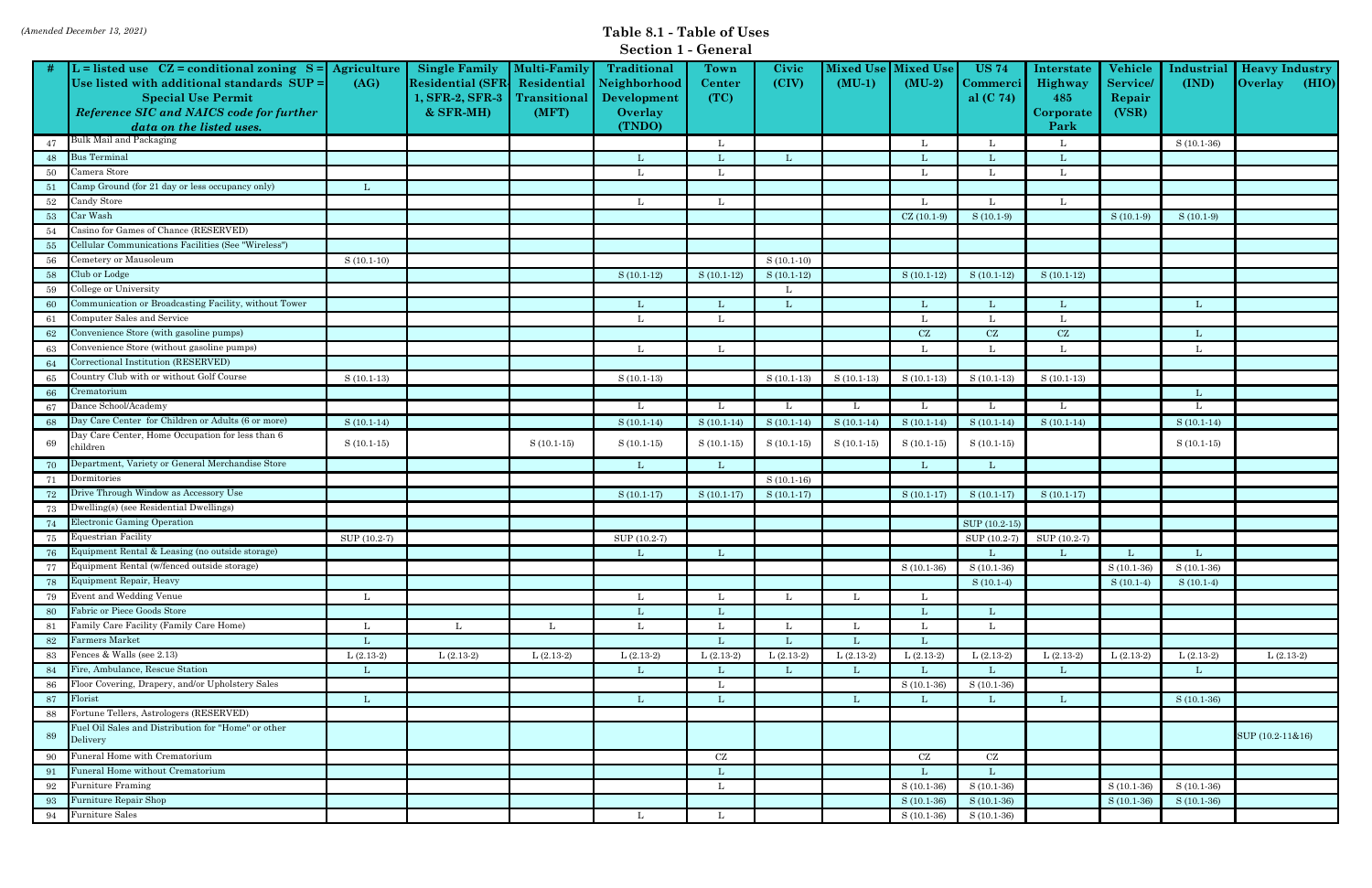|     |                                                                                                                                                                                                               |              |                                                                                      |                                                             | <b>DECITOIT 1 - ACTIGLAT</b>                                           |                               |                |                              |                              |                                                   |                                                   |                                              |                     |                                                         |
|-----|---------------------------------------------------------------------------------------------------------------------------------------------------------------------------------------------------------------|--------------|--------------------------------------------------------------------------------------|-------------------------------------------------------------|------------------------------------------------------------------------|-------------------------------|----------------|------------------------------|------------------------------|---------------------------------------------------|---------------------------------------------------|----------------------------------------------|---------------------|---------------------------------------------------------|
|     | L = listed use $CZ =$ conditional zoning $S =$ Agriculture<br>Use listed with additional standards SUP =<br><b>Special Use Permit</b><br>Reference SIC and NAICS code for further<br>data on the listed uses. | (AG)         | <b>Single Family</b><br><b>Residential (SFR</b><br>1, SFR-2, SFR-3<br>$&$ SFR-MH $)$ | <b>Multi-Family</b><br>Residential<br>Transitional<br>(MFT) | <b>Traditional</b><br>Neighborhood<br>Development<br>Overlay<br>(TNDO) | <b>Town</b><br>Center<br>(TC) | Civic<br>(CIV) | <b>Mixed Use</b><br>$(MU-1)$ | <b>Mixed Use</b><br>$(MU-2)$ | <b>US 74</b><br>C <b>ommerci  </b><br>al $(C 74)$ | Interstate<br>Highway<br>485<br>Corporate<br>Park | Vehicle<br><b>Service</b><br>Repair<br>(VSR) | Industrial<br>(IND) | <b>Heavy Industry</b><br>$\sqrt{\frac{1}{10}}$<br>(HIO) |
| 95  | Game Room, Video Game Room, Coin Operated                                                                                                                                                                     |              |                                                                                      |                                                             |                                                                        | SUP (10.2-15)                 |                |                              |                              | SUP (10.2-15) SUP (10.2-15)                       |                                                   |                                              |                     |                                                         |
| 96  | Garden Center or Retail Nursery                                                                                                                                                                               |              |                                                                                      |                                                             |                                                                        |                               |                |                              | $S(10.1-36)$                 | $S(10.1-36)$                                      |                                                   |                                              | $S(10.1-36)$        |                                                         |
| 97  | Gift or Card Shop                                                                                                                                                                                             |              |                                                                                      |                                                             | Т.                                                                     | L                             | Т.             |                              |                              |                                                   | L                                                 |                                              |                     |                                                         |
| 98  | Golf Course (See Country Club with Golf Course)                                                                                                                                                               | $S(10.1-13)$ |                                                                                      |                                                             | $S(10.1-13)$                                                           |                               | $S(10.1-13)$   |                              | $S(10.1-13)$                 | $S(10.1-13)$                                      | $S(10.1-13)$                                      |                                              |                     |                                                         |
| -99 | Golf Course, Miniature                                                                                                                                                                                        |              |                                                                                      |                                                             |                                                                        |                               |                |                              |                              |                                                   |                                                   |                                              |                     |                                                         |
| 100 | <b>Golf Driving Range</b>                                                                                                                                                                                     | $S(10.1-19)$ |                                                                                      |                                                             | $S(10.1-19)$                                                           |                               | $S(10.1-19)$   |                              | $S(10.1-19)$                 | $S(10.1-19)$                                      | $S(10.1-19)$                                      |                                              |                     |                                                         |
| 101 | Grocery Store                                                                                                                                                                                                 |              |                                                                                      |                                                             | $S(10.1-36)$                                                           | $S(10.1-36)$                  |                |                              | $S(10.1-36)$                 | $S(10.1-36)$                                      |                                                   |                                              |                     |                                                         |
| 102 | Group Care Facility                                                                                                                                                                                           | SUP (10.2-8) | SUP (10.2-8)                                                                         | SUP (10.2-8)                                                | SUP (10.2-8)                                                           | SUP (10.2-8)                  | SUP (10.2-8)   | SUP (10.2-8)                 | SUP (10.2-8)                 | SUP (10.2-8)                                      | SUP (10.2-8)                                      |                                              |                     |                                                         |
| 103 | Gymnastics/Cheerleading Academy                                                                                                                                                                               |              |                                                                                      |                                                             |                                                                        | L                             |                |                              |                              |                                                   |                                                   |                                              | L                   |                                                         |
| 104 | Hardware Store                                                                                                                                                                                                |              |                                                                                      |                                                             | $S(10.1-36)$                                                           | $S(10.1-36)$                  |                |                              | $S(10.1-36)$                 | $S(10.1-36)$                                      |                                                   | $S(10.1-36)$                                 | $S(10.1-36)$        |                                                         |
| 105 | Hazardous and/or Radioactive Waste (Transportation,<br>Storage and/or Incineration)                                                                                                                           |              |                                                                                      |                                                             |                                                                        |                               |                |                              |                              |                                                   |                                                   |                                              |                     | SUP (10.2-16)                                           |
| 106 | Hobby Shop                                                                                                                                                                                                    |              |                                                                                      |                                                             | L                                                                      | L                             |                |                              |                              |                                                   |                                                   |                                              |                     |                                                         |
| 107 | Home Furnishings Sales                                                                                                                                                                                        |              |                                                                                      |                                                             | $S(10.1-36)$                                                           | $S(10.1-36)$                  |                |                              | $S(10.1-36)$                 | $S(10.1-36)$                                      |                                                   |                                              |                     |                                                         |
| 108 | Home Occupation                                                                                                                                                                                               | $S(10.1-21)$ | $S(10.1-21)$                                                                         | $S(10.1-21)$                                                | $S(10.1-21)$                                                           | $S(10.1-21)$                  | $S(10.1-21)$   | $S(10.1-21)$                 | $S(10.1-21)$                 | $S(10.1-21)$                                      | $S(10.1-21)$                                      |                                              | $S(10.1-21)$        |                                                         |
| 109 | Hospital                                                                                                                                                                                                      |              |                                                                                      |                                                             |                                                                        |                               | $S(10.1-37)$   |                              | $S(10.1-37)$                 |                                                   |                                                   |                                              |                     |                                                         |
| 110 | <b>Hotel or Motel</b>                                                                                                                                                                                         |              |                                                                                      |                                                             | - L                                                                    | L                             |                |                              |                              |                                                   |                                                   |                                              |                     |                                                         |
| 111 | Jewelry Store                                                                                                                                                                                                 |              |                                                                                      |                                                             | L                                                                      | L                             |                |                              |                              |                                                   | Т.                                                |                                              |                     |                                                         |
| 112 | Junked Motor Vehicle Storage as Accessory Use                                                                                                                                                                 | $S(10.1-22)$ |                                                                                      |                                                             |                                                                        |                               |                |                              |                              | $S(10.1-22)$                                      |                                                   | $S(10.1-22)$                                 | $S(10.1-22)$        |                                                         |
| 113 | Junkyards, Salvage Yards, Used Auto Parts                                                                                                                                                                     |              |                                                                                      |                                                             |                                                                        |                               |                |                              |                              |                                                   |                                                   |                                              |                     | SUP (10.2-9 & 16)                                       |
| 114 | Kennels or Pet Grooming w/Outdoor Pens or Runs                                                                                                                                                                | $S(10.1-23)$ |                                                                                      |                                                             |                                                                        |                               |                |                              |                              | $S(10.1-23)$                                      | $S(10.1-23)$                                      |                                              | $S(10.1-23)$        |                                                         |
| 115 | Kennels or Pet Grooming, No Outdoor Pens or Runs                                                                                                                                                              | L            |                                                                                      |                                                             | L                                                                      | L                             |                |                              |                              |                                                   |                                                   |                                              | -L                  |                                                         |
| 116 | Laboratory, Medical or Dental                                                                                                                                                                                 |              |                                                                                      |                                                             |                                                                        | - L                           | L              |                              | L                            |                                                   | - L                                               |                                              | L                   |                                                         |
| 117 | andfill, Demolition Debris, Minor and Major (RESERVED)                                                                                                                                                        |              |                                                                                      |                                                             |                                                                        |                               |                |                              |                              |                                                   |                                                   |                                              |                     |                                                         |
| 118 | Landscape Services                                                                                                                                                                                            | L            |                                                                                      |                                                             |                                                                        |                               |                |                              |                              | $S(10.1-36)$                                      |                                                   |                                              | $S(10.1-36)$        |                                                         |
| 119 | Laundromat, Coin-Operated                                                                                                                                                                                     |              |                                                                                      |                                                             |                                                                        | L                             |                |                              |                              |                                                   |                                                   |                                              |                     |                                                         |
| 120 | aundry or Dry Cleaning                                                                                                                                                                                        |              |                                                                                      |                                                             | L                                                                      | L                             |                |                              |                              |                                                   |                                                   |                                              |                     |                                                         |
|     | 121 Library                                                                                                                                                                                                   |              |                                                                                      |                                                             |                                                                        |                               |                |                              |                              |                                                   |                                                   |                                              |                     |                                                         |
| 122 | Lighting Sales and Service                                                                                                                                                                                    |              |                                                                                      |                                                             | $S(10.1-36)$                                                           | $S(10.1-36)$                  |                |                              | $S(10.1-36)$                 | $S(10.1-36)$                                      |                                                   |                                              | $S(10.1-36)$        |                                                         |
|     | 124 Manufactured Home/Dwelling Sales                                                                                                                                                                          |              |                                                                                      |                                                             |                                                                        |                               |                |                              | CZ                           |                                                   |                                                   |                                              |                     |                                                         |
|     | 125 Manufacturing & Industry (see Table 8.1, sect. 2)                                                                                                                                                         |              |                                                                                      |                                                             |                                                                        |                               |                |                              |                              |                                                   |                                                   |                                              |                     |                                                         |
| 126 | Market - Tailgate (Fresh Foods & "Food Trucks")(as<br>Temporary Use - see Article 15)                                                                                                                         |              |                                                                                      |                                                             |                                                                        |                               |                |                              |                              |                                                   |                                                   |                                              |                     |                                                         |
| 127 | Market Showroom (Furniture, Apparel etc.)                                                                                                                                                                     |              |                                                                                      |                                                             | $S(10.1-36)$                                                           | $S(10.1-36)$                  |                |                              | $S(10.1-36)$                 | $S(10.1-36)$                                      | $S(10.1-36)$                                      |                                              | $S(10.1-36)$        |                                                         |
| 128 | Martial Arts Instructional Schools                                                                                                                                                                            |              |                                                                                      |                                                             | -L                                                                     | L                             |                | L                            |                              |                                                   |                                                   |                                              | L                   |                                                         |
| 129 | Metal Coating and Engraving                                                                                                                                                                                   |              |                                                                                      |                                                             |                                                                        |                               |                |                              |                              |                                                   |                                                   |                                              |                     | SUP (10.2-16)                                           |
|     | 130 Metal Processing                                                                                                                                                                                          |              |                                                                                      |                                                             |                                                                        |                               |                |                              |                              |                                                   |                                                   |                                              |                     | SUP (10.2-16)                                           |
| 131 | Migrant Labor Housing (RESERVED)                                                                                                                                                                              |              |                                                                                      |                                                             |                                                                        |                               |                |                              |                              |                                                   |                                                   |                                              |                     |                                                         |
| 132 | Motion Picture and/or Television Production                                                                                                                                                                   |              |                                                                                      |                                                             | $S(10.1-36)$                                                           | $S(10.1-36)$                  | $S(10.1-36)$   |                              | $S(10.1-36)$                 | $S(10.1-36)$                                      | $S(10.1-36)$                                      |                                              | $S(10.1-36)$        |                                                         |
| 133 | Motorcycle Sales (new & used), Parts and Service                                                                                                                                                              |              |                                                                                      |                                                             |                                                                        |                               |                |                              |                              | $S(10.1-36)$                                      |                                                   | $S(10.1-36)$                                 |                     |                                                         |
| 134 | Moving and Storage Service                                                                                                                                                                                    |              |                                                                                      |                                                             |                                                                        |                               |                |                              | $S(10.1-36)$                 | $S(10.1-36)$                                      |                                                   | $S(10.1-36)$                                 | $S(10.1-36)$        |                                                         |
|     | 135 Museum or Art Gallery                                                                                                                                                                                     |              |                                                                                      |                                                             | L                                                                      | L                             | L              |                              |                              |                                                   | L                                                 |                                              |                     |                                                         |
| 136 | Musical Instrument Sales                                                                                                                                                                                      |              |                                                                                      |                                                             |                                                                        | L                             |                |                              |                              |                                                   |                                                   |                                              |                     |                                                         |
| 137 | Newsstand                                                                                                                                                                                                     |              |                                                                                      |                                                             | L                                                                      | L                             | L              |                              |                              |                                                   | L                                                 |                                              |                     |                                                         |
| 138 | Nursing Home, Assisted Living                                                                                                                                                                                 | $S(10.1-25)$ |                                                                                      |                                                             | $S(10.1-25)$                                                           | $S(10.1-25)$                  | $S(10.1-25)$   | $S(10.1-25)$                 | $S(10.1-25)$                 | $S(10.1-25)$                                      |                                                   |                                              |                     |                                                         |
|     | 139 Office Machine Sales                                                                                                                                                                                      |              |                                                                                      |                                                             | L                                                                      | L                             |                |                              |                              |                                                   | $\mathbf{L}$                                      |                                              | $S(10.1-36)$        |                                                         |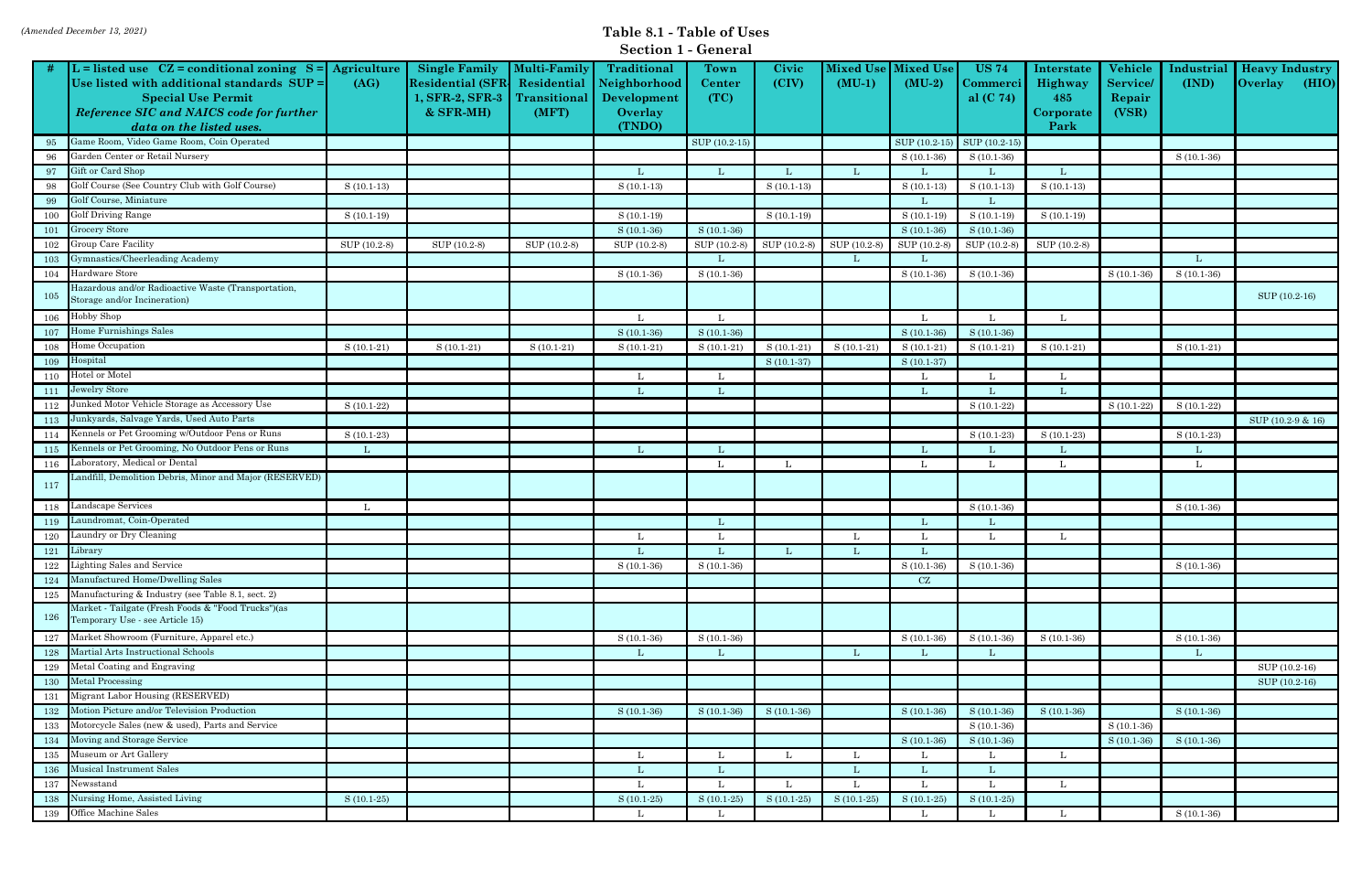|  |  | <b>Section 1 - General</b> |
|--|--|----------------------------|
|--|--|----------------------------|

|     |                                                                                                                                                                                                               |              |                                                                                      |                                                             | Dection 1 - General                                                    |                        |                |                              |                              |                                           |                                                   |                                              |                     |                                                  |
|-----|---------------------------------------------------------------------------------------------------------------------------------------------------------------------------------------------------------------|--------------|--------------------------------------------------------------------------------------|-------------------------------------------------------------|------------------------------------------------------------------------|------------------------|----------------|------------------------------|------------------------------|-------------------------------------------|---------------------------------------------------|----------------------------------------------|---------------------|--------------------------------------------------|
|     | L = listed use $CZ =$ conditional zoning $S =$ Agriculture<br>Use listed with additional standards SUP =<br><b>Special Use Permit</b><br>Reference SIC and NAICS code for further<br>data on the listed uses. | (AG)         | <b>Single Family</b><br><b>Residential (SFR</b><br>1, SFR-2, SFR-3<br>$&$ SFR-MH $)$ | <b>Multi-Family</b><br>Residential<br>Transitional<br>(MFT) | <b>Traditional</b><br>Neighborhood<br>Development<br>Overlay<br>(TNDO) | Town<br>Center<br>(TC) | Civic<br>(CIV) | <b>Mixed Use</b><br>$(MU-1)$ | <b>Mixed Use</b><br>$(MU-2)$ | <b>US 74</b><br>Commerci  <br>al $(C 74)$ | Interstate<br>Highway<br>485<br>Corporate<br>Park | Vehicle<br><b>Service</b><br>Repair<br>(VSR) | Industrial<br>(IND) | <b>Heavy Industry</b><br>(HIO)<br><b>Overlay</b> |
| 140 | <b>OFFICE USES</b>                                                                                                                                                                                            |              |                                                                                      |                                                             |                                                                        |                        |                |                              |                              |                                           |                                                   |                                              |                     |                                                  |
| 141 | Accounting, Auditing or Bookkeeping<br>Services                                                                                                                                                               |              |                                                                                      |                                                             | L                                                                      | L                      |                | L                            | L                            |                                           | L                                                 |                                              |                     |                                                  |
| 142 | Administrative or Management Services                                                                                                                                                                         |              |                                                                                      |                                                             | Т.                                                                     |                        |                | Т.                           |                              |                                           |                                                   |                                              |                     |                                                  |
| 143 | <b>Advertising Agency</b>                                                                                                                                                                                     |              |                                                                                      |                                                             | Т.                                                                     |                        |                | Ι.                           |                              |                                           |                                                   |                                              |                     |                                                  |
| 144 | Architect, Engineer or Surveyor's Office                                                                                                                                                                      |              |                                                                                      |                                                             | L                                                                      |                        |                | L                            |                              |                                           |                                                   |                                              |                     |                                                  |
| 145 | Dental, Medical or Related Office                                                                                                                                                                             |              |                                                                                      |                                                             | L                                                                      |                        | L              | L                            |                              |                                           |                                                   |                                              |                     |                                                  |
| 146 | Employment Agency, Personnel Agency                                                                                                                                                                           |              |                                                                                      |                                                             | -Т.                                                                    |                        | L              | L                            |                              |                                           |                                                   |                                              |                     |                                                  |
| 147 | Finance or Loan Office                                                                                                                                                                                        |              |                                                                                      |                                                             | L                                                                      | L                      |                | L                            | L                            |                                           | L                                                 |                                              |                     |                                                  |
| 148 | General Contractors Office w/ Fenced<br>Outside Storage                                                                                                                                                       |              |                                                                                      |                                                             |                                                                        |                        |                |                              |                              |                                           |                                                   |                                              | $S(10.1-36)$        |                                                  |
| 149 | General Contractors Offices without<br>Outside Storage                                                                                                                                                        |              |                                                                                      |                                                             |                                                                        |                        |                |                              |                              | L                                         |                                                   |                                              | L                   |                                                  |
| 150 | Government Office                                                                                                                                                                                             | L            |                                                                                      |                                                             | L                                                                      |                        | L              | L                            |                              |                                           |                                                   |                                              |                     |                                                  |
| 151 | Home Occupation                                                                                                                                                                                               | $S(10.1-21)$ | $S(10.1-21)$                                                                         | $S(10.1-21)$                                                | $S(10.1-21)$                                                           | $S(10.1-21)$           | $S(10.1-21)$   | $S(10.1-21)$                 | $S(10.1-21)$                 | $S(10.1-21)$                              | $S(10.1-21)$                                      |                                              | $S(10.1-21)$        |                                                  |
| 152 | Insurance Agency (w/on-site claims<br>inspections)                                                                                                                                                            |              |                                                                                      |                                                             | L                                                                      | L                      |                |                              | L                            | L                                         | L                                                 |                                              |                     |                                                  |
| 153 | Insurance Agency (without on-site claims<br>inspections)                                                                                                                                                      |              |                                                                                      |                                                             | L                                                                      | L                      |                | L                            | L                            | L                                         | L                                                 |                                              |                     |                                                  |
| 154 | Law Office                                                                                                                                                                                                    |              |                                                                                      |                                                             | L                                                                      |                        | L              | L                            | L                            |                                           |                                                   |                                              |                     |                                                  |
| 155 | Medical, Dental or Related Office                                                                                                                                                                             |              |                                                                                      |                                                             | - L                                                                    |                        | L              | L                            | L                            |                                           |                                                   |                                              |                     |                                                  |
| 156 | Office Uses Not Otherwise Classified                                                                                                                                                                          |              |                                                                                      |                                                             | L                                                                      |                        |                |                              |                              |                                           |                                                   |                                              |                     |                                                  |
| 157 | Real Estate Office                                                                                                                                                                                            |              |                                                                                      |                                                             | L                                                                      | L                      |                | L                            |                              |                                           | - L                                               |                                              |                     |                                                  |
| 158 | Service Contractors Offices w/Fenced<br>Outside Storage                                                                                                                                                       |              |                                                                                      |                                                             |                                                                        |                        |                |                              |                              |                                           |                                                   |                                              | $S(10.1-36)$        |                                                  |
| 159 | Service Contractors Offices without<br>Outside Storage                                                                                                                                                        |              |                                                                                      |                                                             |                                                                        |                        |                |                              |                              |                                           |                                                   |                                              | L                   |                                                  |
| 160 | Stock, Security or Commodity Broker                                                                                                                                                                           |              |                                                                                      |                                                             | L                                                                      | L.                     |                | L                            |                              |                                           |                                                   |                                              |                     |                                                  |
| 161 | Temporary Real Estate Office (see Article<br>15)                                                                                                                                                              |              |                                                                                      |                                                             |                                                                        |                        |                |                              |                              |                                           |                                                   |                                              |                     |                                                  |
| 162 | <b>Travel Agency</b>                                                                                                                                                                                          |              |                                                                                      |                                                             | $\mathbf{L}$                                                           | -L                     |                | $\mathbf{L}$                 | L                            |                                           | L                                                 |                                              |                     |                                                  |
| 163 | Optical Goods Sales                                                                                                                                                                                           |              |                                                                                      |                                                             | L                                                                      | L                      | L              |                              | L                            |                                           |                                                   |                                              |                     |                                                  |
| 164 | Outside Storage Uses Not Otherwise Classified                                                                                                                                                                 |              |                                                                                      |                                                             |                                                                        |                        |                |                              |                              |                                           |                                                   |                                              | $S(10.1-36)$        |                                                  |
| 165 | Paint and Wallpaper Sales                                                                                                                                                                                     |              |                                                                                      |                                                             | $S(10.1-36)$                                                           | $S(10.1-36)$           |                |                              | $S(10.1-36)$                 | $S(10.1-36)$                              |                                                   |                                              | $S(10.1-36)$        |                                                  |
| 166 | Parks and Recreation Facilities, Public                                                                                                                                                                       | $S(10.1-26)$ | $S(10.1-26)$                                                                         | $S(10.1-26)$                                                | $S(10.1-26)$                                                           | $S(10.1-26)$           | $S(10.1-26)$   | $S(10.1-26)$                 | $S(10.1-26)$                 | $S(10.1-26)$                              | $S(10.1-26)$                                      |                                              |                     |                                                  |
| 167 | Parking Lots or Structures                                                                                                                                                                                    |              |                                                                                      |                                                             | $\mathbf{L}$                                                           | L                      | L              |                              | L                            | L                                         | L.                                                |                                              | $\mathbf{L}$        |                                                  |
| 168 | Pawnshop or Used Merchandise Store                                                                                                                                                                            |              |                                                                                      |                                                             |                                                                        |                        |                |                              |                              | $S(10.1-34)$                              |                                                   |                                              |                     |                                                  |
|     | 169 Personal Training Facility                                                                                                                                                                                |              |                                                                                      |                                                             |                                                                        | L                      |                | L                            | L                            |                                           |                                                   |                                              | L                   |                                                  |
| 170 | Pest or Termite Control Services                                                                                                                                                                              |              |                                                                                      |                                                             |                                                                        |                        |                |                              |                              | $S(10.1-36)$                              |                                                   |                                              | $S(10.1-36)$        |                                                  |
| 171 | Pet Store                                                                                                                                                                                                     |              |                                                                                      |                                                             | L                                                                      | L                      |                |                              | L                            |                                           |                                                   |                                              |                     |                                                  |
| 172 | Petroleum Products Storage and/or Transfer                                                                                                                                                                    |              |                                                                                      |                                                             |                                                                        |                        |                |                              |                              |                                           |                                                   |                                              |                     | SUP (10.2-11&16)                                 |
| 173 | Pharmacy/Drugstore                                                                                                                                                                                            |              |                                                                                      |                                                             | L                                                                      | $\operatorname{CZ}$    |                |                              | L                            |                                           |                                                   |                                              |                     |                                                  |
|     | 174 Photofinishing Laboratory                                                                                                                                                                                 |              |                                                                                      |                                                             |                                                                        | L                      |                |                              | L                            |                                           |                                                   |                                              |                     | SUP (10.2-16)                                    |
| 175 | Photography, Commercial                                                                                                                                                                                       |              |                                                                                      |                                                             | L                                                                      | L                      |                |                              | L                            | L                                         | $\mathbf{L}$                                      |                                              |                     |                                                  |
| 176 | Photography Studio                                                                                                                                                                                            |              |                                                                                      |                                                             | L                                                                      | L                      | L              | L                            |                              |                                           | L                                                 |                                              |                     |                                                  |
|     | 177 Physical Fitness Center, Health Club                                                                                                                                                                      |              |                                                                                      |                                                             | - L                                                                    |                        |                |                              |                              |                                           |                                                   |                                              |                     |                                                  |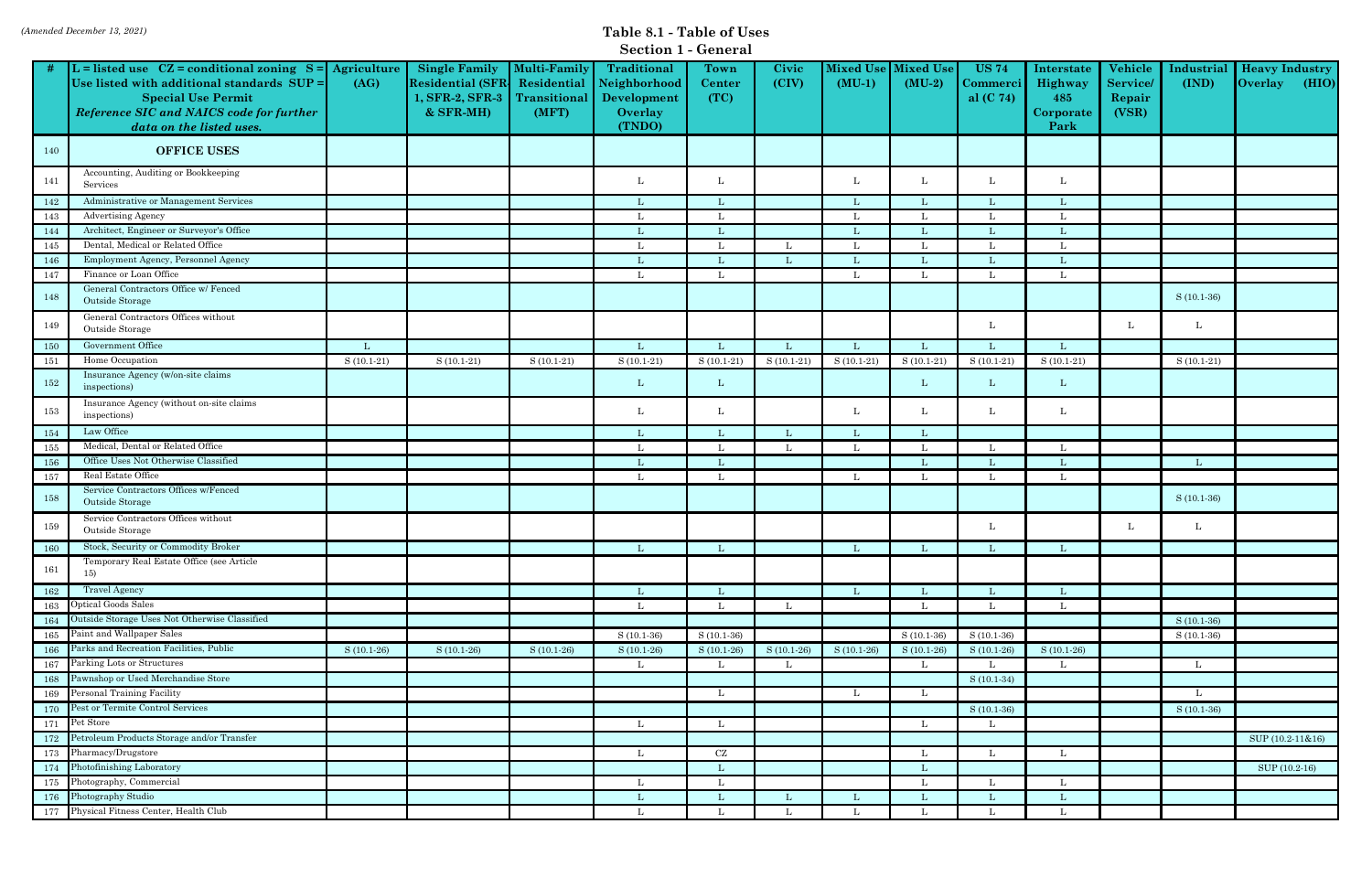|  |  | <b>Section 1 - General</b> |
|--|--|----------------------------|
|--|--|----------------------------|

|         |                                                                           |              |                         |                     | Dection 1 - General |               |              |               |                  |               |               |                |               |                         |
|---------|---------------------------------------------------------------------------|--------------|-------------------------|---------------------|---------------------|---------------|--------------|---------------|------------------|---------------|---------------|----------------|---------------|-------------------------|
|         | L = listed use $CZ =$ conditional zoning $S =$ Agriculture                |              | <b>Single Family</b>    | <b>Multi-Family</b> | <b>Traditional</b>  | Town          | Civic        | Mixed Use     | <b>Mixed Use</b> | <b>US 74</b>  | Interstate    | Vehicle        | Industrial    | <b>Heavy Industry</b>   |
|         | Use listed with additional standards SUP =                                | (AG)         | <b>Residential (SFR</b> | Residential         | Neighborhood        | <b>Center</b> | (CIV)        | $(MU-1)$      | $(MU-2)$         | Commerci      | Highway       | <b>Service</b> | (IND)         | <b>Overlay</b><br>(HIO) |
|         | <b>Special Use Permit</b>                                                 |              | 1, SFR-2, SFR-3         | Transitional        | Development         | (TC)          |              |               |                  | al $(C 74)$   | 485           | Repair         |               |                         |
|         | Reference SIC and NAICS code for further                                  |              | $&$ SFR-MH $)$          | (MFT)               | Overlay             |               |              |               |                  |               | Corporate     | (VSR)          |               |                         |
|         | data on the listed uses.                                                  |              |                         |                     | (TNDO)              |               |              |               |                  |               | Park          |                |               |                         |
| 178     | Police Station                                                            |              |                         |                     | $\mathbf{L}$        | L             | Т.           | L             |                  |               |               |                |               |                         |
| 179     | Portable Storage Unit (POD) (as Temporary Use - see<br>Article 15)        |              |                         |                     |                     |               |              |               |                  |               |               |                |               |                         |
| 180     | Post Office                                                               |              |                         |                     | L                   |               |              | L             |                  |               |               |                |               |                         |
| 181     | Printing and Publishing Operation                                         |              |                         |                     | $S(10.1-36)$        | $S(10.1-36)$  | $S(10.1-36)$ |               | $S(10.1-36)$     | $S(10.1-36)$  | $S(10.1-36)$  |                | $S(10.1-36)$  |                         |
| 182     | Printing, Photocopying and Duplicating Services                           |              |                         |                     | $S(10.1-36)$        | $S(10.1-36)$  | $S(10.1-36)$ |               | $S(10.1-36)$     | $S(10.1-36)$  | $S(10.1-36)$  |                | $S(10.1-36)$  |                         |
| 183     | Raceway (Go-cart, Motorcycle, &/or Automobile)                            |              |                         |                     |                     |               |              |               |                  | $S(10.1-20)$  |               |                |               |                         |
| 184     | Recorded Media Sales (Record/Compact Disc/Tape)                           |              |                         |                     | L                   | L             |              |               | L                |               | L             |                |               |                         |
| 185     | Recreational Vehicle Sales (new and used)                                 |              |                         |                     |                     |               |              |               |                  | $S(10.1-36)$  |               | $S(10.1-36)$   |               |                         |
| 186     | Religious Institutions (Church, Synagogue, Mosque or Place<br>of Worship) |              |                         |                     | $S(10.1-11)$        | $S(10.1-11)$  | $S(10.1-11)$ | $S(10.1-11)$  | $S(10.1-11)$     |               |               |                |               |                         |
| 187     | <b>RESIDENTIAL USES (DWELLINGS)</b>                                       |              |                         |                     |                     |               |              |               |                  |               |               |                |               |                         |
| 188     | Dwelling, Accessory Unit                                                  | $S(10.1-3)$  | $S(10.1-3)$             | $S(10.1-3)$         | $S(10.1-3)$         | $S(10.1-3)$   | $S(10.1-3)$  | $S(10.1-3)$   | $S(10.1-3)$      |               |               |                |               |                         |
| 189     | Dwelling, Attached House (incl. term<br>"Townhouse")                      |              |                         | CZ                  | L                   | CZ            | CZ           | CZ            | CZ               |               |               |                |               |                         |
| 190     | Dwelling, Manufactured Home (see Sections<br>$22.5 - 2 \& 10.1 - 35$      |              | L                       |                     |                     |               |              |               |                  |               |               |                |               |                         |
| 191     | Dwelling Park, Manufactured Home (see<br>Section 22.5-1)                  |              |                         |                     |                     |               |              |               |                  |               |               |                |               |                         |
| 192     | Dwelling, Multifamily (apartments or<br>condominiums)                     |              |                         |                     | $CZ$ (10.1-24)      | $CZ(10.1-24)$ |              | $CZ(10.1-24)$ | $CZ(10.1-24)$    |               |               |                |               |                         |
| 193     | Dwelling, Single Family Detached,<br>including Modular Construction       | L            | L                       | L                   | L                   | L             | L            | L             | L                |               |               |                |               |                         |
| 194     | Restaurant without drive thru window                                      |              |                         |                     | Т.                  |               |              | L             |                  |               |               |                |               |                         |
| 195     | Restaurant with drive-thru window accessory Use (see 10.1)                |              |                         |                     | Т.                  | CZ            |              | CZ            | CZ               | CZ            | CZ            |                |               |                         |
| 196     | Retail Sales Not Otherwise Listed                                         |              |                         |                     | $S(10.1-36)$        | $S(10.1-36)$  |              |               | $S(10.1-36)$     | $S(10.1-36)$  |               |                |               |                         |
| 197     | Retreat Center                                                            | L            |                         |                     | L                   |               | L            |               |                  |               |               |                |               |                         |
| 198     | <b>Sewage Treatment Plant</b>                                             |              |                         |                     |                     |               |              |               |                  |               |               |                |               | SUP (10.2-12)           |
| 199     | School, Elementary or Secondary                                           |              |                         |                     |                     |               | $S(10.1-28)$ |               |                  |               |               |                |               |                         |
| 200     | Shelter for the Homeless (RESERVED)                                       |              |                         |                     |                     |               |              |               |                  |               |               |                |               |                         |
| 201     | Shoe Repair or Shoeshine Shop                                             |              |                         |                     | L                   | L             |              |               | L                |               |               |                |               |                         |
| 202     | Shooting Range, Indoor                                                    |              |                         |                     |                     |               |              |               | $CZ(10.2-13)$    | $CZ(10.2-13)$ | $CZ(10.2-13)$ |                | $CZ(10.2-13)$ |                         |
| 203     | Shooting Range, Outdoor (RESERVED)                                        |              |                         |                     |                     |               |              |               |                  |               |               |                |               |                         |
| 204     | Shopping Center                                                           |              |                         |                     |                     |               |              |               | $S(10.1-36)$     | $S(10.1-36)$  |               |                |               |                         |
| 205     | Sign (Accessory Use as permitted by Article 17)                           | L            | L                       |                     | L                   |               | L            | L             |                  |               |               |                |               |                         |
| 206     | Sign fabricating                                                          |              |                         |                     |                     | $S(10.1-36)$  |              |               | $S(10.1-36)$     | $S(10.1-36)$  |               | $S(10.1-36)$   | $S(10.1-36)$  |                         |
| 207     | <b>Skating Rink</b><br>Solid Waste Disposal (non-hazardous)               |              |                         |                     |                     |               |              |               |                  | L             |               |                |               |                         |
| 208     |                                                                           |              |                         |                     |                     |               |              |               |                  |               |               |                |               | $S(10.1-36)$            |
| 209     | Special Events not listed (see Article 15)                                |              |                         |                     |                     |               |              |               |                  |               |               |                |               |                         |
|         | 210 Sporting Goods Store                                                  |              |                         |                     | $S(10.1-36)$        | $S(10.1-36)$  |              |               | $S(10.1-36)$     | $S(10.1-36)$  |               |                |               |                         |
| 211     | Sports and Recreation Clubs, Indoor                                       |              |                         |                     | - L                 | L             | L            | L             |                  |               |               |                | L             |                         |
| 212     | <b>Stationery Store</b>                                                   |              |                         |                     | L                   | L             |              |               | L                |               | L             |                |               |                         |
| 213     | Swim and Tennis Club<br>Swimming Pool As Accessory Use                    | $S(10.1-29)$ | $S(10.1-29)$            | $S(10.1-29)$        | $S(10.1-29)$        |               | $S(10.1-29)$ | $S(10.1-29)$  | $S(10.1-29)$     | $S(10.1-29)$  | $S(10.1-29)$  |                |               |                         |
| 214     | Tattoo and/or Body Piercings Studio                                       | L            | L                       |                     | L                   |               | L            | L             |                  |               |               |                |               |                         |
| $215\,$ | 216 Taxidermist                                                           |              |                         |                     |                     |               |              |               |                  |               |               |                |               |                         |
|         |                                                                           |              |                         |                     |                     |               |              |               | L                | L.            |               |                | $\mathbf{L}$  |                         |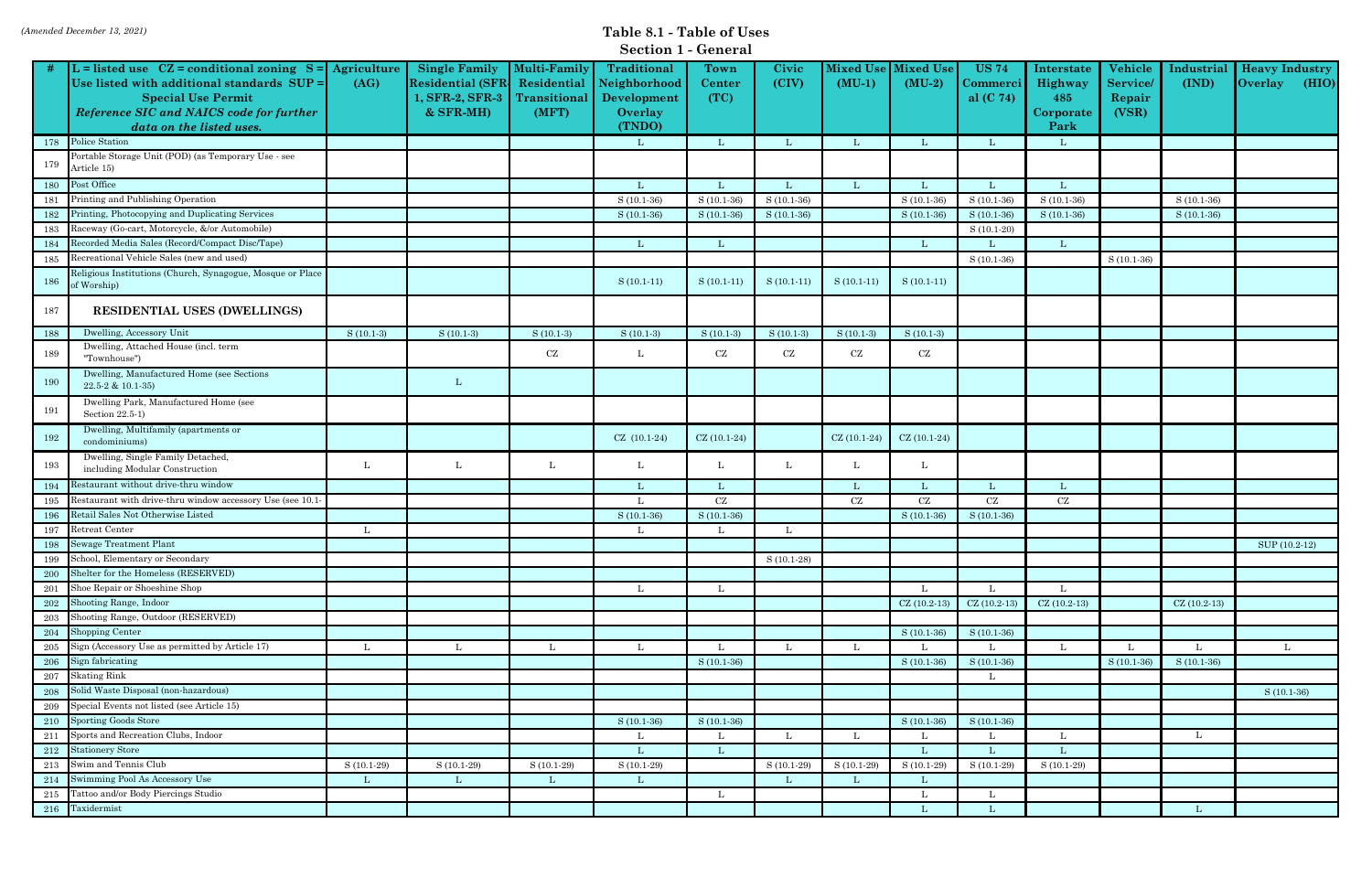|  |  | <b>Section 1 - General</b> |
|--|--|----------------------------|
|--|--|----------------------------|

|         | $\overline{L}$ = listed use $CZ$ = conditional zoning S = Agriculture |              | <b>Single Family</b>    | <b>Multi-Family</b> | Traditional  | Town          | Civic        | <b>Mixed Use</b> | <b>Mixed Use</b> | <b>US 74</b>      | Interstate               | Vehicle        | Industria     | <b>Heavy Industry</b>   |
|---------|-----------------------------------------------------------------------|--------------|-------------------------|---------------------|--------------|---------------|--------------|------------------|------------------|-------------------|--------------------------|----------------|---------------|-------------------------|
|         | Use listed with additional standards SUP =                            | (AG)         | <b>Residential (SFR</b> | Residential         | Neighborhood | <b>Center</b> | (CIV)        | $(MU-1)$         | $(MU-2)$         | <b>Commerci  </b> | Highway                  | <b>Service</b> | (IND)         | (HIO)<br><b>Overlay</b> |
|         | <b>Special Use Permit</b>                                             |              | 1, SFR-2, SFR-3         | Transitional        | Development  | (TC)          |              |                  |                  | al $(C 74)$       | 485                      | Repair         |               |                         |
|         | Reference SIC and NAICS code for further                              |              | $&$ SFR-MH $)$          | (MFT)               | Overlay      |               |              |                  |                  |                   | Corporate                | (VSR)          |               |                         |
|         | data on the listed uses.                                              |              |                         |                     | (TNDO)       |               |              |                  |                  |                   | Park                     |                |               |                         |
| 217     | Television, Radio or Electronics Sales & Repair                       |              |                         |                     | $S(10.1-36)$ | $S(10.1-36)$  |              |                  | $S(10.1-36)$     | $S(10.1-36)$      |                          | $S(10.1-36)$   | $S(10.1-36)$  |                         |
| 218     | Temporary Construction Storage and/or Office                          | $S(10.1-30)$ | $S(10.1-30)$            | $S(10.1-30)$        | $S(10.1-30)$ | $S(10.1-30)$  | $S(10.1-30)$ | $S(10.1-30)$     | $S(10.1-30)$     | $S(10.1-30)$      | $S(10.1-30)$             | $S(10.1-30)$   | $S(10.1-30)$  | $S(10.1-30)$            |
| 219     | Temporary Uses not listed (see Article 15)                            |              |                         |                     |              |               |              |                  |                  |                   |                          |                |               |                         |
| 220     | Theater, Indoor                                                       |              |                         |                     | L            |               |              |                  | L                |                   |                          |                |               |                         |
| 221     | Tire Recapping                                                        |              |                         |                     |              |               |              |                  |                  |                   |                          |                |               | SUP (10.2-16)           |
| 222     | Tire Sales, Motor Vehicle                                             |              |                         |                     |              |               |              |                  |                  | $S(10.1-36)$      |                          | $S(10.1-4)$    | $S(10.1-36)$  |                         |
| 223     | Towers, Telecommunications and/or Broadcast                           |              |                         |                     |              | $CZ(10.2-14)$ |              |                  | $CZ(10.2-14)$    | $CZ(10.2-14)$     | $CZ(10.2-14)$            |                | $CZ(10.2-14)$ |                         |
| 224     | Truck and Utility Trailer Rental and Leasing                          |              |                         |                     |              |               |              |                  |                  | $CZ(10.1-36)$     |                          | $S(10.1-36)$   | $S(10.1-36)$  |                         |
| $225\,$ | Trucking Centers, Truck Stop &/or Freight Terminal                    |              |                         |                     |              |               |              |                  |                  |                   |                          |                | $S(10.1-36)$  |                         |
| 226     | Utility Equipment and Storage Yards                                   |              |                         |                     |              |               |              |                  |                  |                   |                          |                | $S(10.1-36)$  |                         |
| 227     | Utility Substation                                                    | $S(10.1-36)$ | $S(10.1-36)$            | $S(10.1-36)$        | $S(10.1-36)$ | $S(10.1-36)$  | $S(10.1-36)$ | $S(10.1-36)$     | $S(10.1-36)$     | $S(10.1-36)$      | $S(10.1-36)$             | $S(10.1-36)$   | $S(10.1-36)$  | $S(10.1-36)$            |
| 228     | Vending Machine - Outdoor (with or without advertising                |              |                         |                     | L            |               | L            |                  |                  |                   |                          |                |               |                         |
| 229     | Veterinary Service, Large Animal                                      |              |                         |                     |              |               |              |                  |                  |                   |                          |                |               |                         |
| 230     | Veterinary Service, Pet Grooming, without Outdoor                     |              |                         |                     | - L          |               |              |                  |                  |                   |                          |                |               |                         |
| 231     | Veterinary Service w/Outdoor Kennels and/or Runs                      | $S(10.1-31)$ |                         |                     |              |               |              |                  |                  | $S(10.1-31)$      | $S(10.1-31)$             |                | $S(10.1-31)$  |                         |
| 232     | Vocational, Business or Secretarial School                            |              |                         |                     | $\mathbf{L}$ |               |              |                  |                  |                   |                          |                |               |                         |
| 233     | Warehouse (general storage, enclosed, no outdoor                      |              |                         |                     |              |               |              |                  |                  | CZ                | CZ                       |                | L             |                         |
|         | storage)                                                              |              |                         |                     |              |               |              |                  |                  |                   |                          |                |               |                         |
| 234     | Warehouse (Self-storage with outdoor storage)                         |              |                         |                     |              |               |              |                  |                  | $CZ(10.1-36$      | $CZ(10.1-36)$            |                | $S(10.1-36)$  |                         |
| 235     | Water Treatment Plant                                                 |              |                         |                     |              |               |              |                  |                  |                   |                          |                |               | $S(10.1-36)$            |
| 236     | Wholesale Trade (see section 3 of this table)                         |              |                         |                     |              |               |              |                  |                  |                   |                          |                |               |                         |
| 237     | Wireless Telecommunication Facilities, Microcell                      | $S(10.1-32)$ | $S(10.1-32)$            | $S(10.1-32)$        | $S(10.1-32)$ | $S(10.1-32)$  | $S(10.1-32)$ | $S(10.1-32)$     | $S(10.1-32)$     | $S(10.1-32)$      | $S(10.1-32)$             | $S(10.1-32)$   | $S(10.1-32)$  | $S(10.1-32)$            |
| 238     | Wireless Telecommunication Facilities, Concealed                      | $S(10.1-33)$ | $S(10.1-33)$            | $S(10.1-33)$        | $S(10.1-33)$ | $S(10.1-33)$  | $S(10.1-33)$ | $S(10.1-33)$     | $S(10.1-33)$     | $S(10.1-33)$      | $S(10.1-33)$             | $S(10.1-33)$   | $S(10.1-33)$  | S (10.1-33)             |
| 239     | Wireless Telecommunication Facilities, Co-Located                     | $S(10.1-34)$ | $S(10.1-34)$            | $S(10.1-34)$        | $S(10.1-34)$ | $S(10.1-34)$  | $S(10.1-34)$ | $S(10.1-34)$     | $S(10.1-34)$     | $S(10.1-34)$      | $S(10.1-34)$             | $S(10.1-34)$   | $S(10.1-34)$  | $S(10.1-34)$            |
| 240     | Wireless Telecommunication Facilities, Tower                          |              |                         |                     |              | $CZ(10.2-14)$ |              | $CZ(10.2-14)$    | $CZ(10.2-14)$    | $CZ(10.2-14)$     | $CZ(10.2-14)$            |                | $CZ(10.2-14)$ |                         |
| 241     | Yard Sale (no more than 3 per year)<br>See Section 15.3               |              | L                       | L                   |              |               |              | ъ.               |                  |                   |                          | ъ.             | L             |                         |
|         |                                                                       |              |                         |                     |              |               |              |                  |                  |                   | (Amended March 28, 2022) |                |               |                         |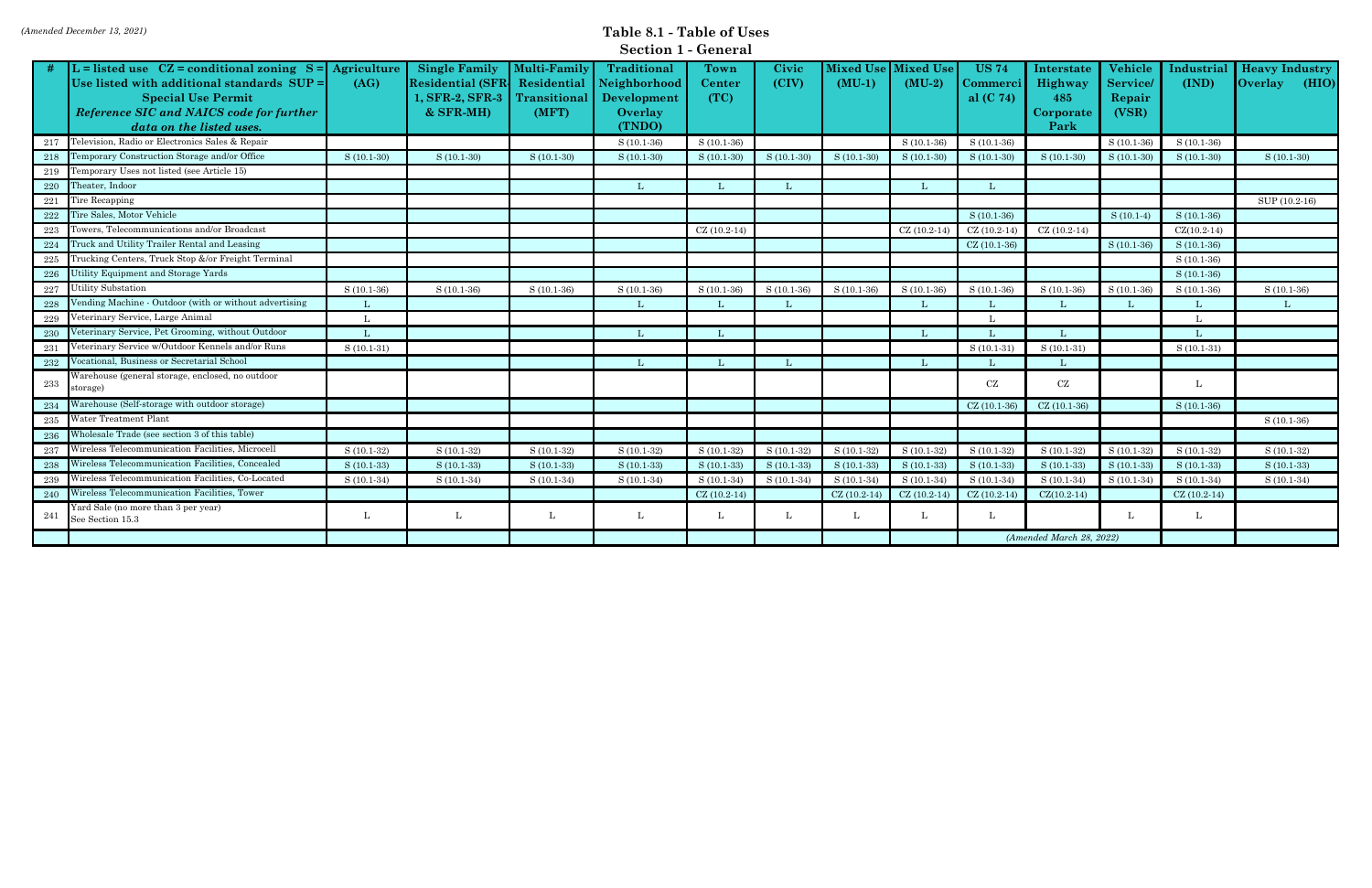#### *(Amended May 14, 2018)* **Table 8.1 - Table of Uses Section 2 - Manufacturing Industry**

|              |                                                                                                                                                                                                               |              |                                                                                   |                                                      | $\sec$ to $\frac{2}{3}$ - Manufacturing muusti $\frac{1}{2}$    |                        |                |                              |                              |                                                   |                                                   |                                              |                              |                                                  |
|--------------|---------------------------------------------------------------------------------------------------------------------------------------------------------------------------------------------------------------|--------------|-----------------------------------------------------------------------------------|------------------------------------------------------|-----------------------------------------------------------------|------------------------|----------------|------------------------------|------------------------------|---------------------------------------------------|---------------------------------------------------|----------------------------------------------|------------------------------|--------------------------------------------------|
|              | L = listed use $CZ =$ conditional zoning $S =$ Agriculture<br>Use listed with additional standards SUP =<br><b>Special Use Permit</b><br>Reference SIC and NAICS code for further<br>data on the listed uses. | (AG)         | <b>Single Family</b><br><b>Residential (SFR</b><br>1, SFR-2, SFR-3<br>$&$ SFR-MH) | Multi-Family<br>Residential<br>Transitional<br>(MFT) | Traditional<br>Neighborhood<br>Development<br>Overlay<br>(TNDO) | Town<br>Center<br>(TC) | Civic<br>(CIV) | <b>Mixed Use</b><br>$(MU-1)$ | <b>Mixed Use</b><br>$(MU-2)$ | <b>US 74</b><br>C <b>ommerci  </b><br>al $(C 74)$ | Interstate<br>Highway<br>485<br>Corporate<br>Park | Vehicle<br><b>Service</b><br>Repair<br>(VSR) | Industrial<br>(IND)          | <b>Heavy Industry</b><br><b>Overlay</b><br>(HIO) |
| -1           | LIGHT INDUSTRIAL USES                                                                                                                                                                                         |              |                                                                                   |                                                      |                                                                 |                        |                |                              |                              |                                                   |                                                   |                                              |                              |                                                  |
| $\mathbf{2}$ | Animal Feeds                                                                                                                                                                                                  | $CZ(10.2-4)$ |                                                                                   |                                                      |                                                                 |                        |                |                              |                              | $CZ(10.2-4)$                                      |                                                   |                                              | $S(10.1-36)$                 |                                                  |
| -3           | Apparel and Finished Fabric Products                                                                                                                                                                          |              |                                                                                   |                                                      |                                                                 |                        |                |                              |                              |                                                   |                                                   |                                              | $S(10.1-36)$                 |                                                  |
|              | Assembly of components manufactured off<br>site, Final                                                                                                                                                        |              |                                                                                   |                                                      |                                                                 |                        |                |                              |                              |                                                   |                                                   |                                              | $S(10.1-36)$                 |                                                  |
| -5           | Audio, Video and Communications<br>Equipment                                                                                                                                                                  |              |                                                                                   |                                                      |                                                                 |                        |                |                              |                              |                                                   |                                                   |                                              | $S(10.1-36)$                 |                                                  |
| -6           | <b>Bakery Products</b>                                                                                                                                                                                        |              |                                                                                   |                                                      | $S(10.1-36)$                                                    |                        |                |                              |                              | $S(10.1-36)$                                      |                                                   |                                              | $S(10.1-36)$                 |                                                  |
|              | Beverage Products and/or Bottling                                                                                                                                                                             | $CZ(10.2-4)$ |                                                                                   |                                                      |                                                                 |                        |                |                              |                              | $CZ(10.2-4)$                                      | $CZ(10.2-4)$                                      |                                              | $S(10.1-36)$                 |                                                  |
| 8            | <b>Bicycle Parts and Accessories</b>                                                                                                                                                                          |              |                                                                                   |                                                      |                                                                 |                        |                |                              |                              |                                                   |                                                   | $S(10.1-36)$                                 | $S(10.1-36)$                 |                                                  |
| 9            | Brooms and Brushes                                                                                                                                                                                            |              |                                                                                   |                                                      |                                                                 |                        |                |                              |                              |                                                   |                                                   |                                              | $S(10.1-36)$                 |                                                  |
| 10           | Computer and Office Equipment                                                                                                                                                                                 |              |                                                                                   |                                                      |                                                                 |                        |                |                              |                              |                                                   |                                                   |                                              | $S(10.1-36)$                 |                                                  |
| 11           | Electrical Equipment<br>Furniture and Fixtures                                                                                                                                                                |              |                                                                                   |                                                      |                                                                 |                        |                |                              |                              |                                                   |                                                   |                                              | $S(10.1-36)$                 |                                                  |
| 12           | Glass Products from Purchased Glass                                                                                                                                                                           |              |                                                                                   |                                                      |                                                                 |                        |                |                              |                              |                                                   |                                                   |                                              | $S(10.1-36)$                 |                                                  |
| 13           | Household Appliances                                                                                                                                                                                          |              |                                                                                   |                                                      |                                                                 |                        |                |                              |                              |                                                   |                                                   |                                              | $S(10.1-36)$                 |                                                  |
| 14<br>15     | Leather Products (not including tanning)                                                                                                                                                                      | $CZ(10.2-4)$ |                                                                                   |                                                      |                                                                 |                        |                |                              |                              |                                                   |                                                   |                                              | $S(10.1-36)$<br>$S(10.1-36)$ |                                                  |
| $16\,$       | Lighting and Wiring Equipment                                                                                                                                                                                 |              |                                                                                   |                                                      |                                                                 |                        |                |                              |                              |                                                   |                                                   |                                              | $S(10.1-36)$                 |                                                  |
| 17           | Manufactured Housing and Wood<br>Buildings                                                                                                                                                                    |              |                                                                                   |                                                      |                                                                 |                        |                |                              |                              |                                                   |                                                   |                                              | $S(10.1-36)$                 |                                                  |
| 18           | Medical, Dental and Surgical Equipment                                                                                                                                                                        |              |                                                                                   |                                                      |                                                                 |                        |                |                              |                              |                                                   |                                                   | $S(10.1-36)$                                 | $S(10.1-36)$                 |                                                  |
| 19           | Photographic Equipment and Supplies                                                                                                                                                                           |              |                                                                                   |                                                      |                                                                 |                        |                |                              |                              |                                                   |                                                   |                                              | $S(10.1-36)$                 |                                                  |
| -20          | Pottery and Related Products                                                                                                                                                                                  | $S(10.1-36)$ |                                                                                   |                                                      |                                                                 |                        |                |                              |                              |                                                   |                                                   |                                              | $S(10.1-36)$                 |                                                  |
| 21           | Sign manufacture                                                                                                                                                                                              |              |                                                                                   |                                                      |                                                                 |                        |                |                              |                              |                                                   |                                                   | $S(10.1-36)$                                 | $S(10.1-36)$                 |                                                  |
| 22           | Sporting Goods and Toys                                                                                                                                                                                       |              |                                                                                   |                                                      |                                                                 |                        |                |                              |                              |                                                   |                                                   |                                              | $S(10.1-36)$                 |                                                  |
| $23\,$       | Textile Products (no dying and finishing)                                                                                                                                                                     |              |                                                                                   |                                                      |                                                                 |                        |                |                              |                              |                                                   |                                                   |                                              | $S(10.1-36)$                 |                                                  |
| 24           | <b>HEAVY INDUSTRIAL USES</b>                                                                                                                                                                                  |              |                                                                                   |                                                      |                                                                 |                        |                |                              |                              |                                                   |                                                   |                                              |                              |                                                  |
| 25           | Ammunition, Small Arms                                                                                                                                                                                        |              |                                                                                   |                                                      |                                                                 |                        |                |                              |                              |                                                   |                                                   |                                              | $S(10.1-36)$                 |                                                  |
| 26           | Asbestos, Abrasive and Related Products                                                                                                                                                                       |              |                                                                                   |                                                      |                                                                 |                        |                |                              |                              |                                                   |                                                   |                                              |                              | $CZ(10.2-16)$                                    |
| $\sqrt{27}$  | <b>Batteries</b>                                                                                                                                                                                              |              |                                                                                   |                                                      |                                                                 |                        |                |                              |                              |                                                   |                                                   |                                              |                              | $CZ(10.2-16)$                                    |
| 28           | Chemicals, Paints and Allied Products                                                                                                                                                                         |              |                                                                                   |                                                      |                                                                 |                        |                |                              |                              |                                                   |                                                   |                                              |                              | $CZ(10.2-16)$                                    |
| 29           | Concrete, Cut Stone and Clay Products                                                                                                                                                                         |              |                                                                                   |                                                      |                                                                 |                        |                |                              |                              |                                                   |                                                   |                                              | $S(10.1-36)$                 |                                                  |
| 30           | Dairy Products<br><b>Fabricated Metal Products</b>                                                                                                                                                            | $CZ(10.2-4)$ |                                                                                   |                                                      |                                                                 |                        |                |                              |                              |                                                   |                                                   |                                              | $S(10.1-36)$                 |                                                  |
| 31           | Floor Coverings (including carpet)                                                                                                                                                                            |              |                                                                                   |                                                      |                                                                 |                        |                |                              |                              |                                                   |                                                   | $S(10.1-36)$                                 | $S(10.1-36)$                 |                                                  |
| $32\,$       | Foundries Producing Iron & Steel Products/Materials                                                                                                                                                           |              |                                                                                   |                                                      |                                                                 |                        |                |                              |                              |                                                   |                                                   |                                              | $S(10.1-36)$                 | $CZ(10.2-16)$                                    |
| $33\,$<br>34 | Hazardous Industry                                                                                                                                                                                            |              |                                                                                   |                                                      |                                                                 |                        |                |                              |                              |                                                   |                                                   | $S(10.1-36)$                                 |                              | $CZ(10.2-16)$                                    |
|              | Hazardous &/or Radioactive Waste                                                                                                                                                                              |              |                                                                                   |                                                      |                                                                 |                        |                |                              |                              |                                                   |                                                   |                                              |                              |                                                  |
| $35\,$       | (Transport/Storage/Incineration)<br>Heating Equipment and Plumbing                                                                                                                                            |              |                                                                                   |                                                      |                                                                 |                        |                |                              |                              |                                                   |                                                   |                                              |                              | $CZ(10.2-16)$                                    |
| 36           | Fixtures                                                                                                                                                                                                      |              |                                                                                   |                                                      |                                                                 |                        |                |                              |                              |                                                   |                                                   |                                              | $S(10.1-36)$                 |                                                  |
| 37           | Industrial Equipment and Commercial<br>Machinery                                                                                                                                                              |              |                                                                                   |                                                      |                                                                 |                        |                |                              |                              |                                                   |                                                   |                                              | $S(10.1-36)$                 |                                                  |
| 38           | Leather Products (including tanning)                                                                                                                                                                          |              |                                                                                   |                                                      |                                                                 |                        |                |                              |                              |                                                   |                                                   |                                              |                              | $CZ(10.2-16)$                                    |
| 39           | Meat-packing Plants                                                                                                                                                                                           |              |                                                                                   |                                                      |                                                                 |                        |                |                              |                              |                                                   |                                                   |                                              |                              | $CZ(10.2-16)$                                    |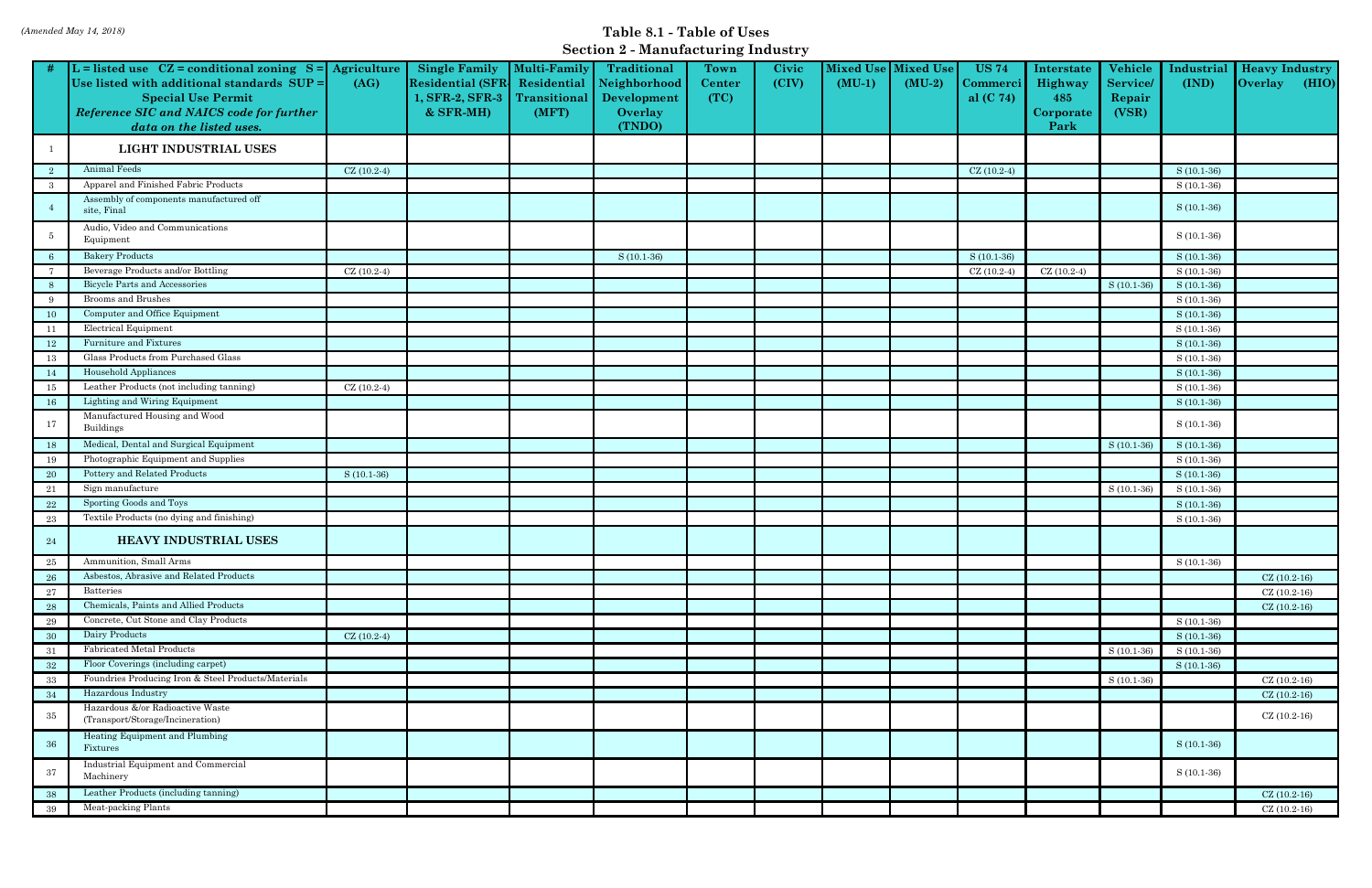#### *(Amended May 14, 2018)* **Table 8.1 - Table of Uses Section 2 - Manufacturing Industry**

|    | $\#$ L = listed use CZ = conditional zoning S = Agriculture |      | <b>Single Family</b>                      | $\blacksquare$ Multi-Family | Traditional    | Town    | Civic |          | Mixed Use Mixed Use | <b>US 74</b>    | Interstate               | Vehicle        |              | Industrial Heavy Industry     |
|----|-------------------------------------------------------------|------|-------------------------------------------|-----------------------------|----------------|---------|-------|----------|---------------------|-----------------|--------------------------|----------------|--------------|-------------------------------|
|    | Use listed with additional standards SUP =                  | (AG) | Residential (SFR Residential Neighborhood |                             |                | Center/ | (CIV) | $(MU-1)$ | $(MU-2)$            | <b>Commerci</b> | Highway                  | <b>Service</b> | (IND)        | $\sqrt{\frac{1}{1}}$<br>(HIO) |
|    | <b>Special Use Permit</b>                                   |      | 1, SFR-2, SFR-3                           | Transitional                | Development    | (TC)    |       |          |                     | al $(C 74)$     | 485                      | Repair         |              |                               |
|    | Reference SIC and NAICS code for further                    |      | $&$ SFR-MH $)$                            | (MFT)                       | <b>Overlay</b> |         |       |          |                     |                 | Corporate                | (VSR)          |              |                               |
|    | data on the listed uses.                                    |      |                                           |                             | (TNDO)         |         |       |          |                     |                 | Park                     |                |              |                               |
|    | Metal Fasteners (Screws, bolts, etc.)                       |      |                                           |                             |                |         |       |          |                     |                 |                          | $S(10.1-36)$   | $S(10.1-36)$ |                               |
|    | Millwork, Plywood and Veneer                                |      |                                           |                             |                |         |       |          |                     |                 |                          |                | $S(10.1-36)$ |                               |
|    | Paperboard Containers and Boxes                             |      |                                           |                             |                |         |       |          |                     |                 |                          |                | $S(10.1-36)$ |                               |
|    | Pharmaceutical Products                                     |      |                                           |                             |                |         |       |          |                     |                 |                          |                |              | $CZ(10.2-16)$                 |
|    | Rubber and Plastics                                         |      |                                           |                             |                |         |       |          |                     |                 |                          |                |              | $CZ(10.2-16)$                 |
| 45 | Soaps and Cosmetics                                         |      |                                           |                             |                |         |       |          |                     |                 |                          |                |              | $CZ(10.2-16)$                 |
|    | Textile Products (with dying and finishing)                 |      |                                           |                             |                |         |       |          |                     |                 |                          |                |              | $CZ(10.2-16)$                 |
|    | <b>ENERGY AND RESOURCE INDUSTRIES</b>                       |      |                                           |                             |                |         |       |          |                     |                 |                          |                |              |                               |
| 48 | Drilling Operation Petrolium Natural Gas (RESERVED)         |      |                                           |                             |                |         |       |          |                     |                 |                          |                |              |                               |
| 49 | Electrical Energy Production (all sources)                  |      |                                           |                             |                |         |       |          |                     |                 |                          |                |              | $CZ(10.2-16)$                 |
| 50 | Mining and/or extraction (incl. quarry)<br>(RESERVED)       |      |                                           |                             |                |         |       |          |                     |                 |                          |                |              |                               |
|    |                                                             |      |                                           |                             |                |         |       |          |                     |                 | (Amended March 28, 2022) |                |              |                               |